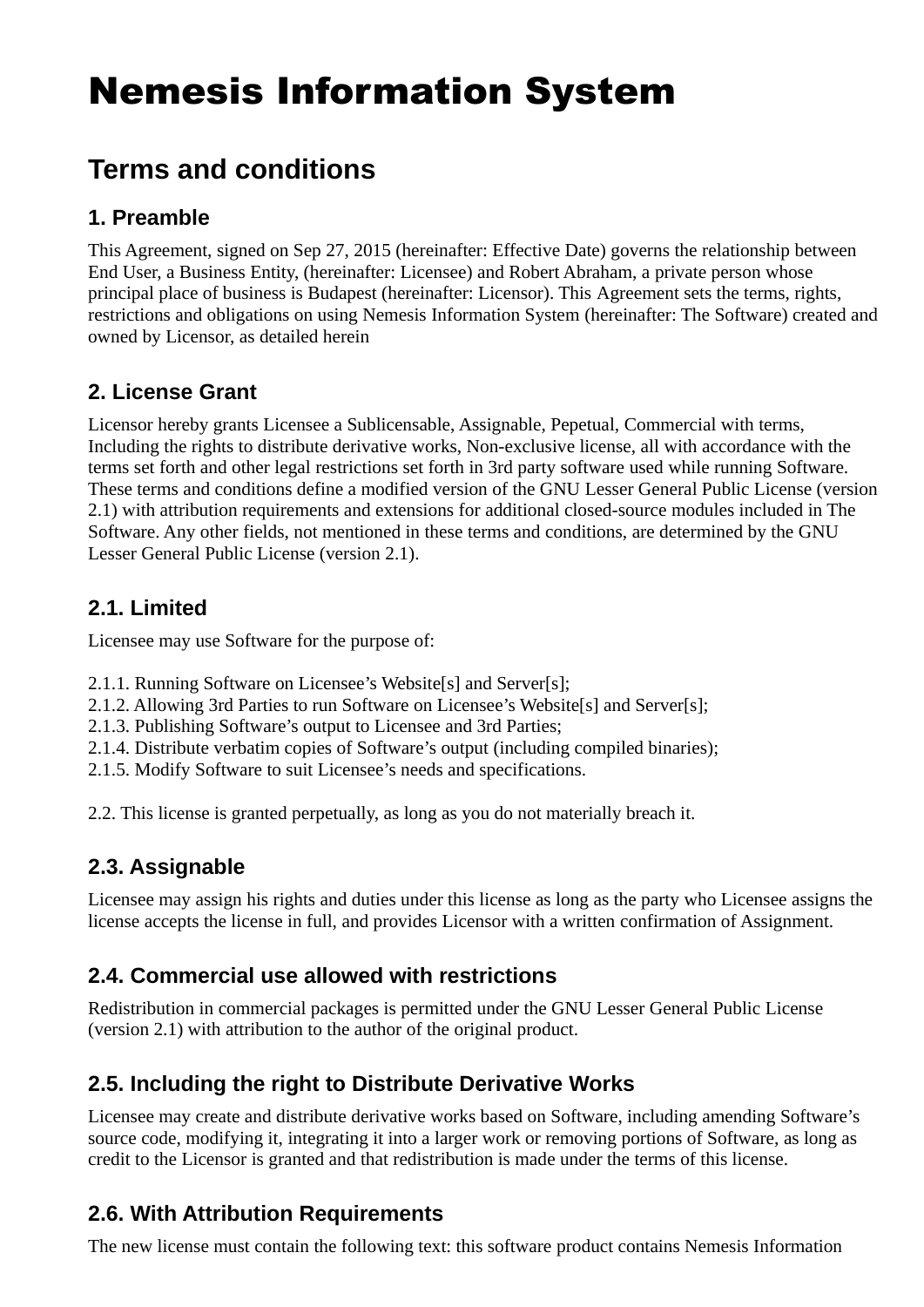System by Robert Abraham, which is released under a modified version of the GNU Lesser General Public License (version 2.1).

#### **2.7. [Multi-]Site**

Licensee may use Software on unlimited server[s] and unlimited website[s], for Licensee's websites only.

#### **3. Term & Termination**

The Term of this license shall be until terminated. Licensor may terminate this Agreement, including Licensee's license in the case where Licensee:

3.1. became insolvent or otherwise entered into any liquidation process; or

3.2. exported The Software to any jurisdiction where licensor may not enforce his rights under this agreements in; or

3.3. Licensee was in breach of any of this license's terms and conditions and such breach was not cured, immediately upon notification; or

3.4. Licensee in breach of any of the terms of clause 2 to this license; or

3.5. Licensee otherwise entered into any arrangement which caused Licensor to be unable to enforce his rights under this License.

#### **4. Payment**

In consideration of the License granted under clause 2, Licensee shall pay Licensor a fee, via Credit-Card, PayPal or any other mean which Licensor may deem adequate. Failure to perform payment shall construe as material breach of this Agreement.

#### **5. Upgrades, Updates and Fixes**

Licensor may provide Licensee, from time to time, with Upgrades, Updates or Fixes, as detailed herein and according to his sole discretion. Licensee hereby warrants to keep The Software up-to-date and install all relevant updates and fixes, and may, at his sole discretion, purchase upgrades, according to the rates set by Licensor. Licensor shall provide any update or Fix free of charge; however, nothing in this Agreement shall require Licensor to provide Updates or Fixes.

#### **5.1. Upgrades**

For the purpose of this license, an Upgrade shall be a material amendment in The Software, which contains new features and or major performance improvements and shall be marked as a new version number. For example, should Licensee purchase The Software under version 1.X.X, an upgrade shall commence under number 2.0.0.

#### **5.2. Updates**

For the purpose of this license, an update shall be a minor amendment in The Software, which may contain new features or minor improvements and shall be marked as a new sub version number. For example, should Licensee purchase The Software under version 1.1.X, an upgrade shall commence under number 1.2.0.

#### **5.3. Fix**

For the purpose of this license, a fix shall be a minor amendment in The Software, intended to remove bugs or alter minor features which impair the The Software's functionality. A fix shall be marked as a new sub-sub-version number. For example, should Licensee purchase Software under version 1.1.1, an upgrade shall commence under number 1.1.2.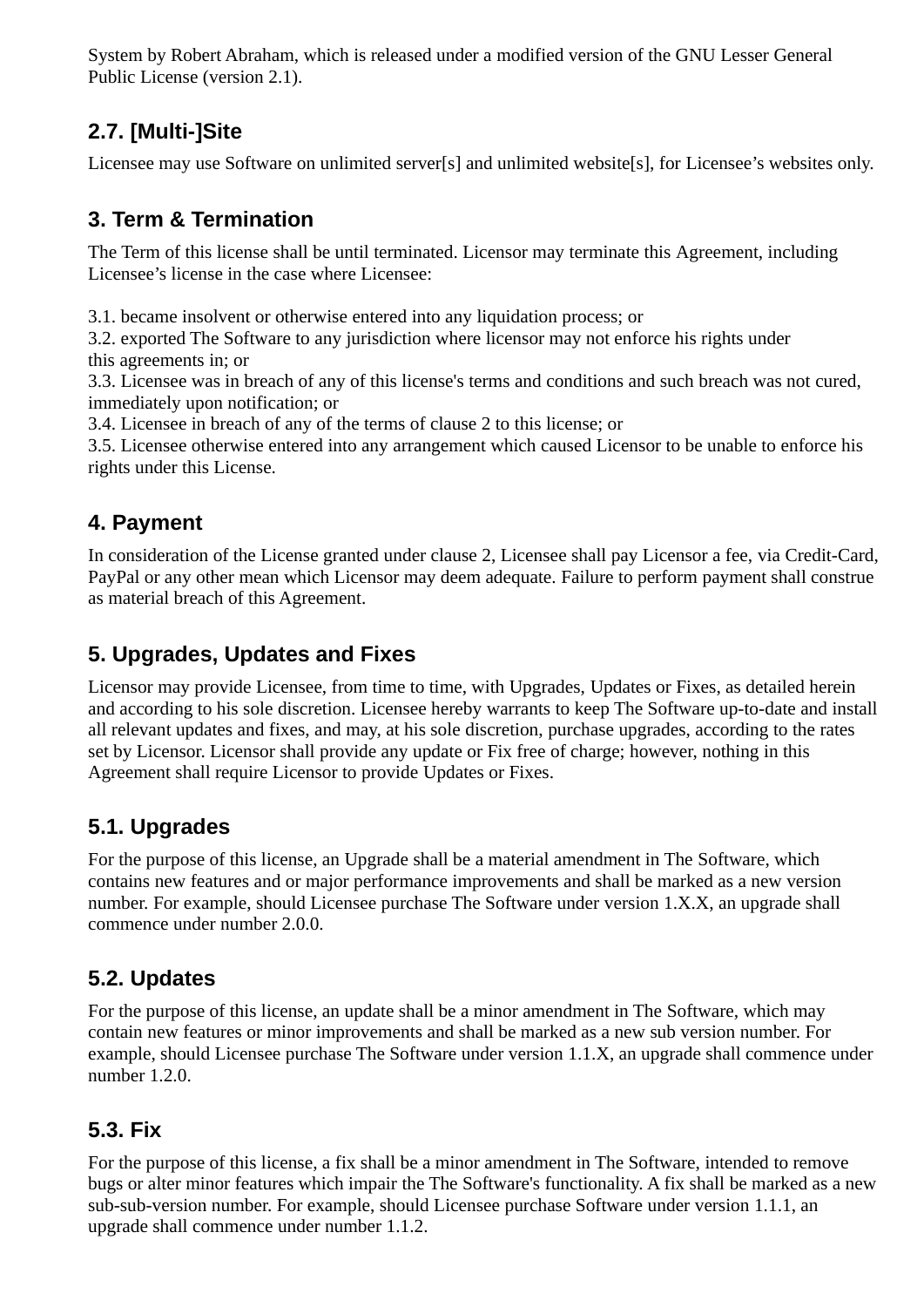#### **6. Support**

Software is provided under an AS-IS basis and without any support, updates or maintenance. Nothing in this Agreement shall require Licensor to provide Licensee with support or fixes to any bug, failure, misperformance or other defect in The Software.

#### **6.1. Bug Notification**

Licensee may provide Licensor of details regarding any bug, defect or failure in The Software promptly and with no delay from such event; Licensee shall comply with Licensor's request for information regarding bugs, defects or failures and furnish him with information, screenshots and try to reproduce such bugs, defects or failures.

#### **6.2. Feature Request**

Licensee may request additional features in Software, provided, however, that (i) Licensee shall waive any claim or right in such feature should feature be developed by Licensor; (ii) Licensee shall be prohibited from developing the feature, or disclose such feature request, or feature, to any 3rd party directly competing with Licensor or any 3rd party which may be, following the development of such feature, in direct competition with Licensor; (iii) Licensee warrants that feature does not infringe any 3rd party patent, trademark, trade-secret or any other intellectual property right; and (iv) Licensee developed, envisioned or created the feature solely by himself.

#### **7. Liability**

To the extent permitted under Law, The Software is provided under an AS-IS basis. Licensor shall never, and without any limit, be liable for any damage, cost, expense or any other payment incurred by Licensee as a result of Software's actions, failure, bugs and/or any other interaction between The Software and Licensee's end-equipment, computers, other software or any 3rd party, end-equipment, computer or services. Moreover, Licensor shall never be liable for any defect in source code written by Licensee when relying on The Software or using The Software's source code.

#### **8. Warranty**

#### **8.1. Intellectual Property**

Licensor hereby warrants that The Software does not violate or infringe any 3rd party claims in regards to intellectual property, patents and/or trademarks and that to the best of its knowledge no legal action has been taken against it for any infringement or violation of any 3rd party intellectual property rights.

#### **8.2. No-Warranty**

The Software is provided without any warranty; Licensor hereby disclaims any warranty that The Software shall be error free, without defects or code which may cause damage to Licensee's computers or to Licensee, and that Software shall be functional. Licensee shall be solely liable to any damage, defect or loss incurred as a result of operating software and undertake the risks contained in running The Software on License's Server[s] and Website[s].

#### **8.3. Prior Inspection**

Licensee hereby states that he inspected The Software thoroughly and found it satisfactory and adequate to his needs, that it does not interfere with his regular operation and that it does meet the standards and scope of his computer systems and architecture. Licensee found that The Software interacts with his development, website and server environment and that it does not infringe any of End User License Agreement of any software Licensee may use in performing his services. Licensee hereby waives any claims regarding The Software's incompatibility, performance, results and features, and warrants that he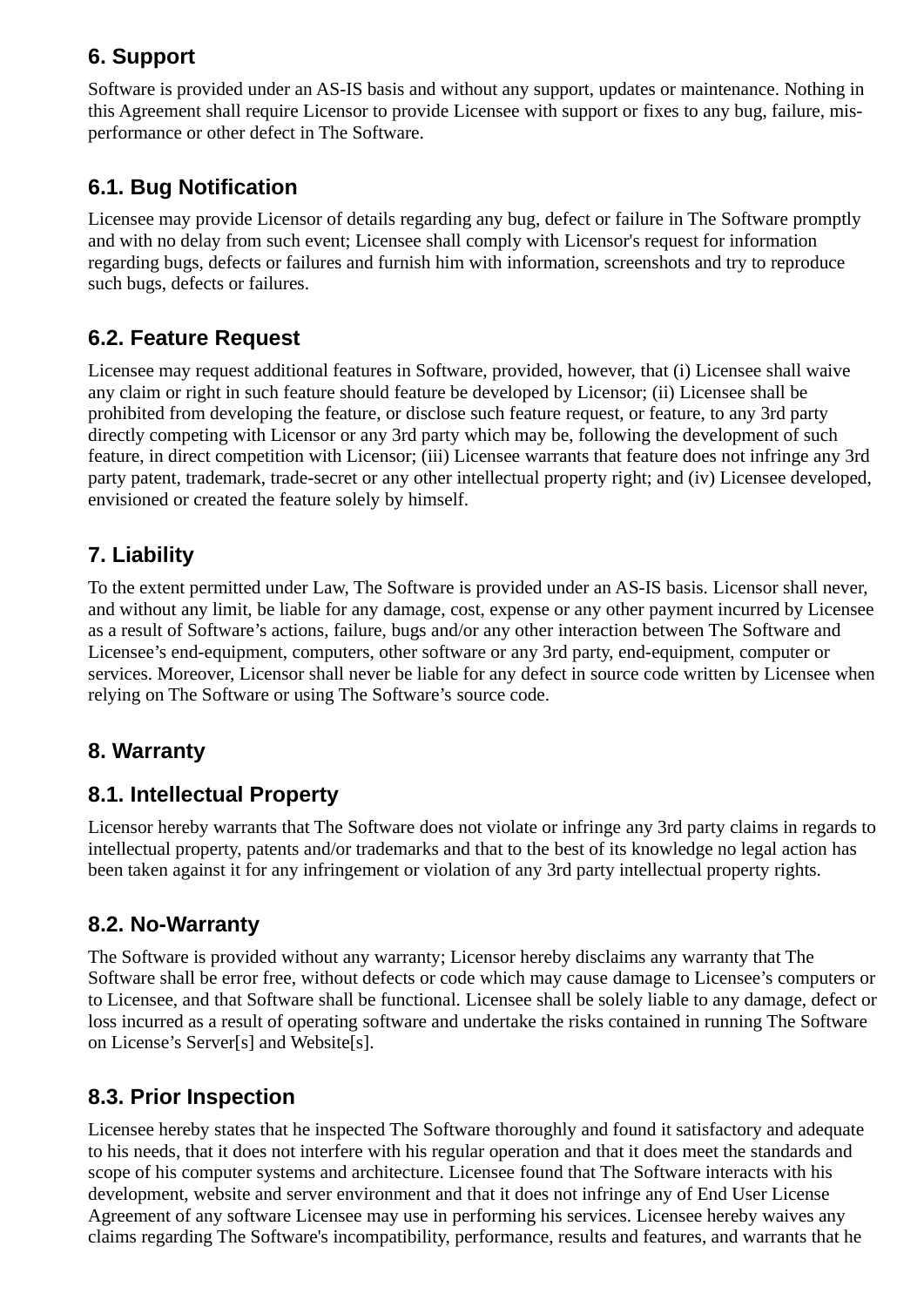inspected the The Software.

#### **9. No Refunds**

Licensee warrants that he inspected The Software according to clause 7(c) and that it is adequate to his needs. Accordingly, as The Software is intangible goods, Licensee shall not be, ever, entitled to any refund, rebate, compensation or restitution for any reason whatsoever, even if The Software contains material flaws.

#### **10. Indemnification**

Licensee hereby warrants to hold Licensor harmless and indemnify Licensor for any lawsuit brought against it in regards to Licensee's use of The Software in means that violate, breach or otherwise circumvent this license, Licensor's intellectual property rights or Licensor's title in The Software. Licensor shall promptly notify Licensee in case of such legal action and request Licensee's consent prior to any settlement in relation to such lawsuit or claim.

#### **11. Governing Law, Jurisdiction**

Licensee hereby agrees not to initiate class-action lawsuits against Licensor in relation to this license and to compensate Licensor for any legal fees, cost or attorney fees should any claim brought by Licensee against Licensor be denied, in part or in full.

#### **12. Parts of the software are provided under separate licenses, as follows:**

- 12.1. PostgreSQL is under BSD/MIT license
- 12.2. PHP Desktop is under BSD/MIT license
- 12.3. CivetWeb is under BSD/MIT license
- 12.4. NSSM (Non-Sucking Service Manager) is under unconditional license
- 12.5. PHP Mailer is under GNU Lesser General Public License (version 2.1)
- 12.6. A simple PHP CAPTCHA script is under MIT license
- 12.7. jQuery is under MIT license
- 12.8. jQuery UI is under MIT license
- 12.9. BxSlider is under MIT license
- 12.10. Chart.js is under MIT license
- 12.11. TinyMCE is under GNU Lesser General Public License (version 2.1)
- 12.12. PHP-AES is under MIT license

#### **13. Extension clause**

Licensor reserves the right to add closed-source modules to The Software to extend its functionality. Some of these modules may be available for free of charge, others may be offered for purchase. Nothing in this Agreement shall require Licensor to provide source code for these modules at any time. Licensor hereby warrants that modules included in The Software by default will always remain free.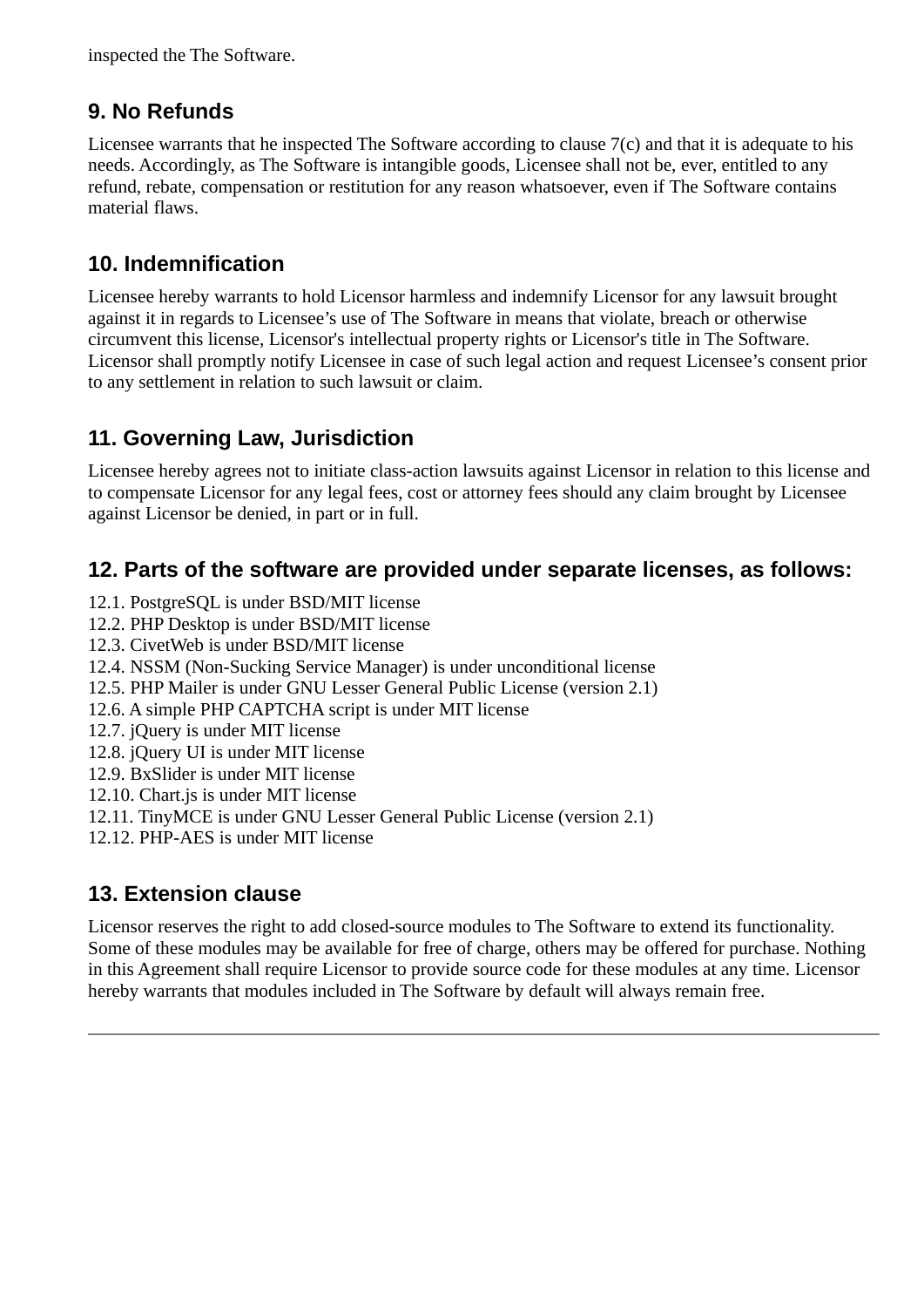# GNU LESSER GENERAL PUBLIC LICENSE

## **Version 2.1, February 1999**

Copyright (C) 1991, 1999 Free Software Foundation, Inc. 51 Franklin Street, Fifth Floor, Boston, MA 02110-1301 USA

*Everyone is permitted to copy and distribute verbatim copies of this license document, but changing it is not allowed.*

*[This is the first released version of the Lesser GPL. It also counts as the successor of the GNU Library Public License, version 2, hence the version number 2.1.]*

## **Preamble**

The licenses for most software are designed to take away your freedom to share and change it. By contrast, the GNU General Public Licenses are intended to guarantee your freedom to share and change free software--to make sure the software is free for all its users.

This license, the Lesser General Public License, applies to some specially designated software packages- typically libraries--of the Free Software Foundation and other authors who decide to use it. You can use it too, but we suggest you first think carefully about whether this license or the ordinary General Public License is the better strategy to use in any particular case, based on the explanations below.

When we speak of free software, we are referring to freedom of use, not price. Our General Public Licenses are designed to make sure that you have the freedom to distribute copies of free software (and charge for this service if you wish); that you receive source code or can get it if you want it; that you can change the software and use pieces of it in new free programs; and that you are informed that you can do these things.

To protect your rights, we need to make restrictions that forbid distributors to deny you these rights or to ask you to surrender these rights. These restrictions translate to certain responsibilities for you if you distribute copies of the library or if you modify it.

For example, if you distribute copies of the library, whether gratis or for a fee, you must give the recipients all the rights that we gave you. You must make sure that they, too, receive or can get the source code. If you link other code with the library, you must provide complete object files to the recipients, so that they can relink them with the library after making changes to the library and recompiling it. And you must show them these terms so they know their rights.

We protect your rights with a two-step method: (1) we copyright the library, and (2) we offer you this license, which gives you legal permission to copy, distribute and/or modify the library.

To protect each distributor, we want to make it very clear that there is no warranty for the free library. Also, if the library is modified by someone else and passed on, the recipients should know that what they have is not the original version, so that the original author's reputation will not be affected by problems that might be introduced by others.

Finally, software patents pose a constant threat to the existence of any free program. We wish to make sure that a company cannot effectively restrict the users of a free program by obtaining a restrictive license from a patent holder. Therefore, we insist that any patent license obtained for a version of the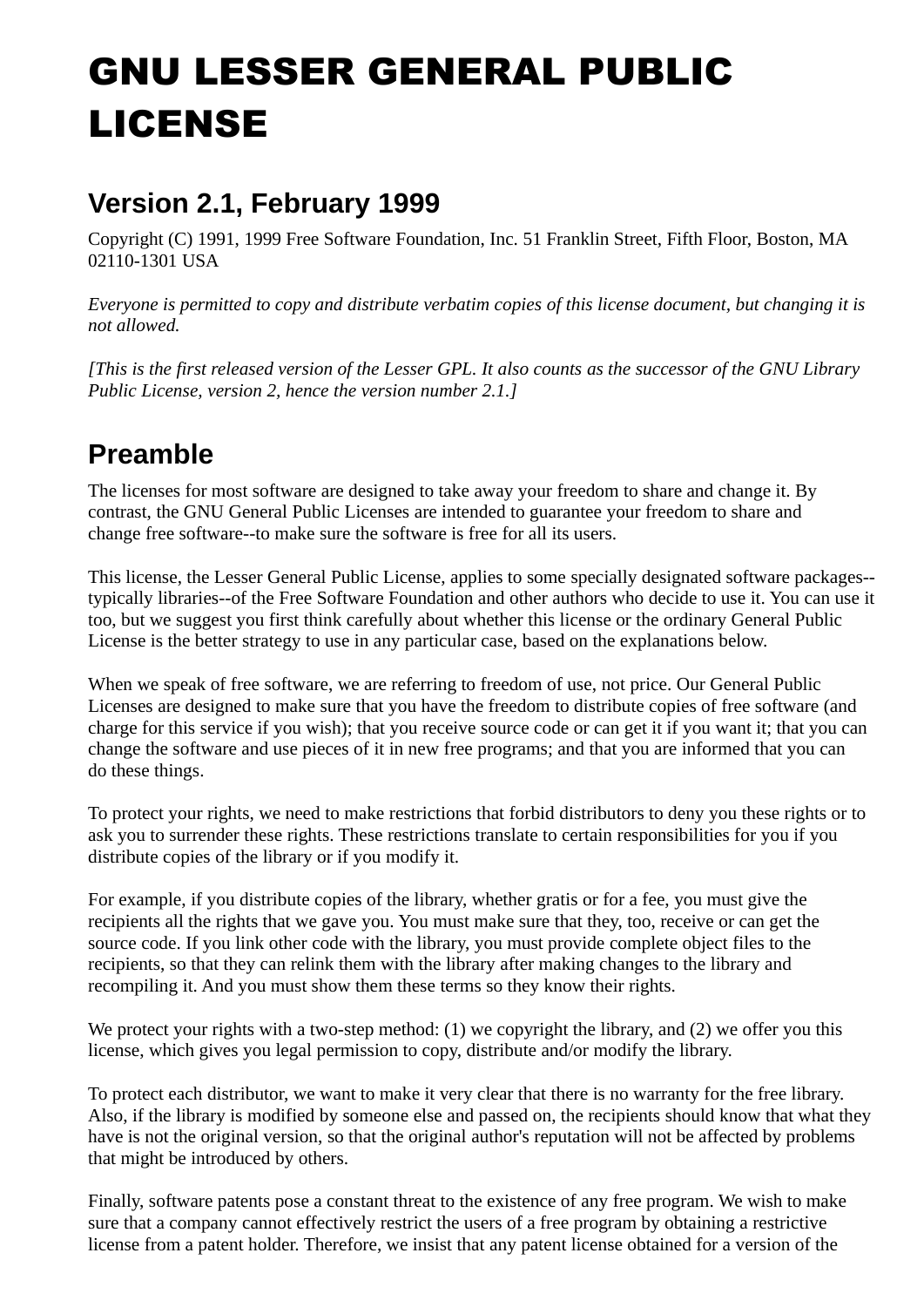library must be consistent with the full freedom of use specified in this license.

Most GNU software, including some libraries, is covered by the ordinary GNU General Public License. This license, the GNU Lesser General Public License, applies to certain designated libraries, and is quite different from the ordinary General Public License. We use this license for certain libraries in order to permit linking those libraries into non-free programs.

When a program is linked with a library, whether statically or using a shared library, the combination of the two is legally speaking a combined work, a derivative of the original library. The ordinary General Public License therefore permits such linking only if the entire combination fits its criteria of freedom. The Lesser General Public License permits more lax criteria for linking other code with the library.

We call this license the "Lesser" General Public License because it does Less to protect the user's freedom than the ordinary General Public License. It also provides other free software developers Less of an advantage over competing non-free programs. These disadvantages are the reason we use the ordinary General Public License for many libraries. However, the Lesser license provides advantages in certain special circumstances.

For example, on rare occasions, there may be a special need to encourage the widest possible use of a certain library, so that it becomes a de-facto standard. To achieve this, non-free programs must be allowed to use the library. A more frequent case is that a free library does the same job as widely used non-free libraries. In this case, there is little to gain by limiting the free library to free software only, so we use the Lesser General Public License.

In other cases, permission to use a particular library in non-free programs enables a greater number of people to use a large body of free software. For example, permission to use the GNU C Library in nonfree programs enables many more people to use the whole GNU operating system, as well as its variant, the GNU/Linux operating system.

Although the Lesser General Public License is Less protective of the users' freedom, it does ensure that the user of a program that is linked with the Library has the freedom and the wherewithal to run that program using a modified version of the Library.

The precise terms and conditions for copying, distribution and modification follow. Pay close attention to the difference between a "work based on the library" and a "work that uses the library". The former contains code derived from the library, whereas the latter must be combined with the library in order to run.

### **GNU LESSER GENERAL PUBLIC LICENSE TERMS AND CONDITIONS FOR COPYING, DISTRIBUTION AND MODIFICATION**

0. This License Agreement applies to any software library or other program which contains a notice placed by the copyright holder or other authorized party saying it may be distributed under the terms of this Lesser General Public License (also called "this License"). Each licensee is addressed as "you".

A "library" means a collection of software functions and/or data prepared so as to be conveniently linked with application programs (which use some of those functions and data) to form executables.

The "Library", below, refers to any such software library or work which has been distributed under these terms. A "work based on the Library" means either the Library or any derivative work under copyright law: that is to say, a work containing the Library or a portion of it, either verbatim or with modifications and/or translated straightforwardly into another language. (Hereinafter, translation is included without limitation in the term "modification".)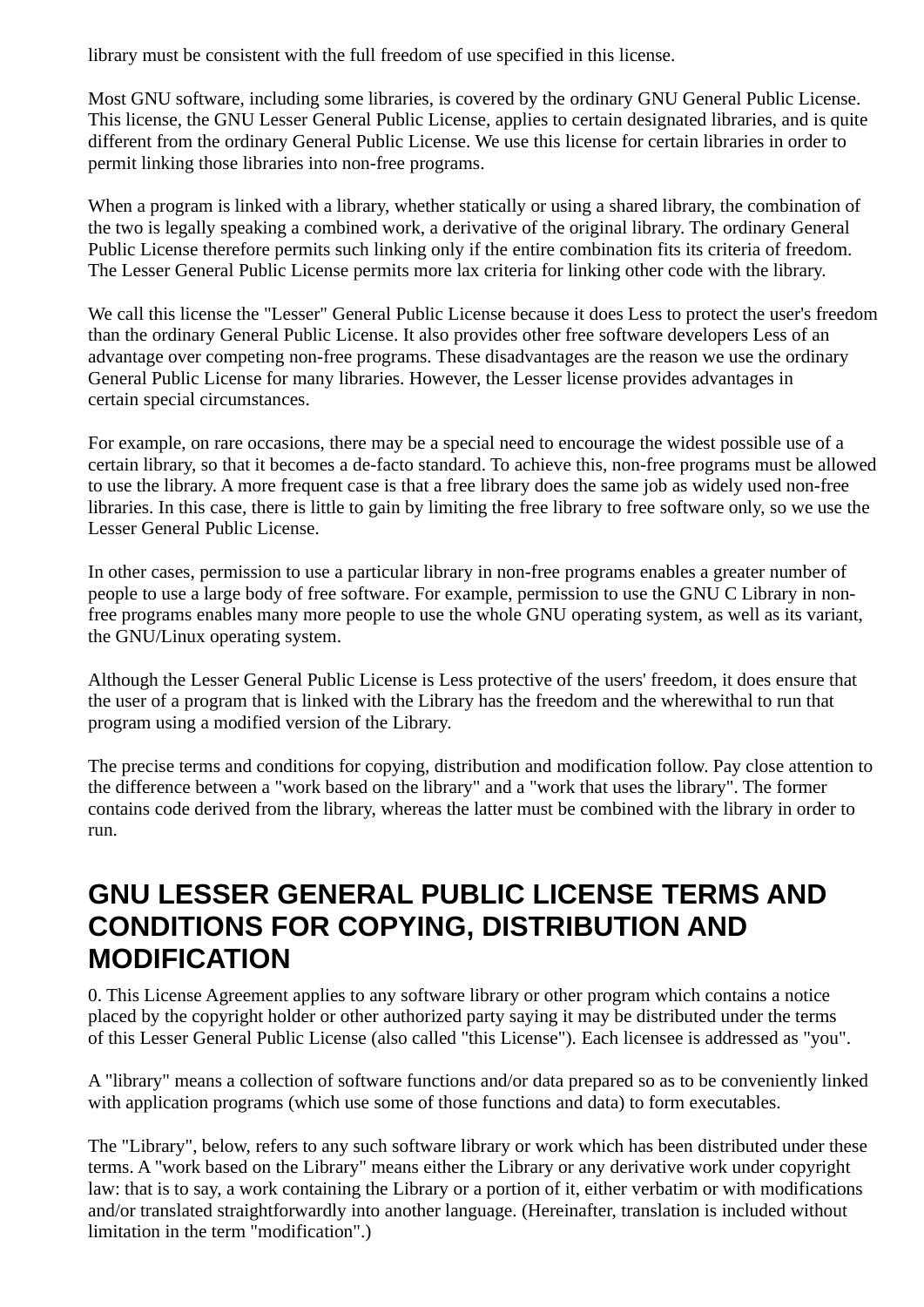"Source code" for a work means the preferred form of the work for making modifications to it. For a library, complete source code means all the source code for all modules it contains, plus any associated interface definition files, plus the scripts used to control compilation and installation of the library.

Activities other than copying, distribution and modification are not covered by this License; they are outside its scope. The act of running a program using the Library is not restricted, and output from such a program is covered only if its contents constitute a work based on the Library (independent of the use of the Library in a tool for writing it). Whether that is true depends on what the Library does and what the program that uses the Library does.

1. You may copy and distribute verbatim copies of the Library's complete source code as you receive it, in any medium, provided that you conspicuously and appropriately publish on each copy an appropriate copyright notice and disclaimer of warranty; keep intact all the notices that refer to this License and to the absence of any warranty; and distribute a copy of this License along with the Library.

You may charge a fee for the physical act of transferring a copy, and you may at your option offer warranty protection in exchange for a fee.

2. You may modify your copy or copies of the Library or any portion of it, thus forming a work based on the Library, and copy and distribute such modifications or work under the terms of Section 1 above, provided that you also meet all of these conditions:

a) The modified work must itself be a software library.

b) You must cause the files modified to carry prominent notices stating that you changed the files and the date of any change.

c) You must cause the whole of the work to be licensed at no charge to all third parties under the terms of this License.

d) If a facility in the modified Library refers to a function or a table of data to be supplied by an application program that uses the facility, other than as an argument passed when the facility is invoked, then you must make a good faith effort to ensure that, in the event an application does not supply such function or table, the facility still operates, and performs whatever part of its purpose remains meaningful.

(For example, a function in a library to compute square roots has a purpose that is entirely well-defined independent of the application. Therefore, Subsection 2d requires that any application-supplied function or table used by this function must be optional: if the application does not supply it, the square root function must still compute square roots.)

These requirements apply to the modified work as a whole. If identifiable sections of that work are not derived from the Library, and can be reasonably considered independent and separate works in themselves, then this License, and its terms, do not apply to those sections when you distribute them as separate works. But when you distribute the same sections as part of a whole which is a work based on the Library, the distribution of the whole must be on the terms of this License, whose permissions for other licensees extend to the entire whole, and thus to each and every part regardless of who wrote it.

Thus, it is not the intent of this section to claim rights or contest your rights to work written entirely by you; rather, the intent is to exercise the right to control the distribution of derivative or collective works based on the Library.

In addition, mere aggregation of another work not based on the Library with the Library (or with a work based on the Library) on a volume of a storage or distribution medium does not bring the other work under the scope of this License.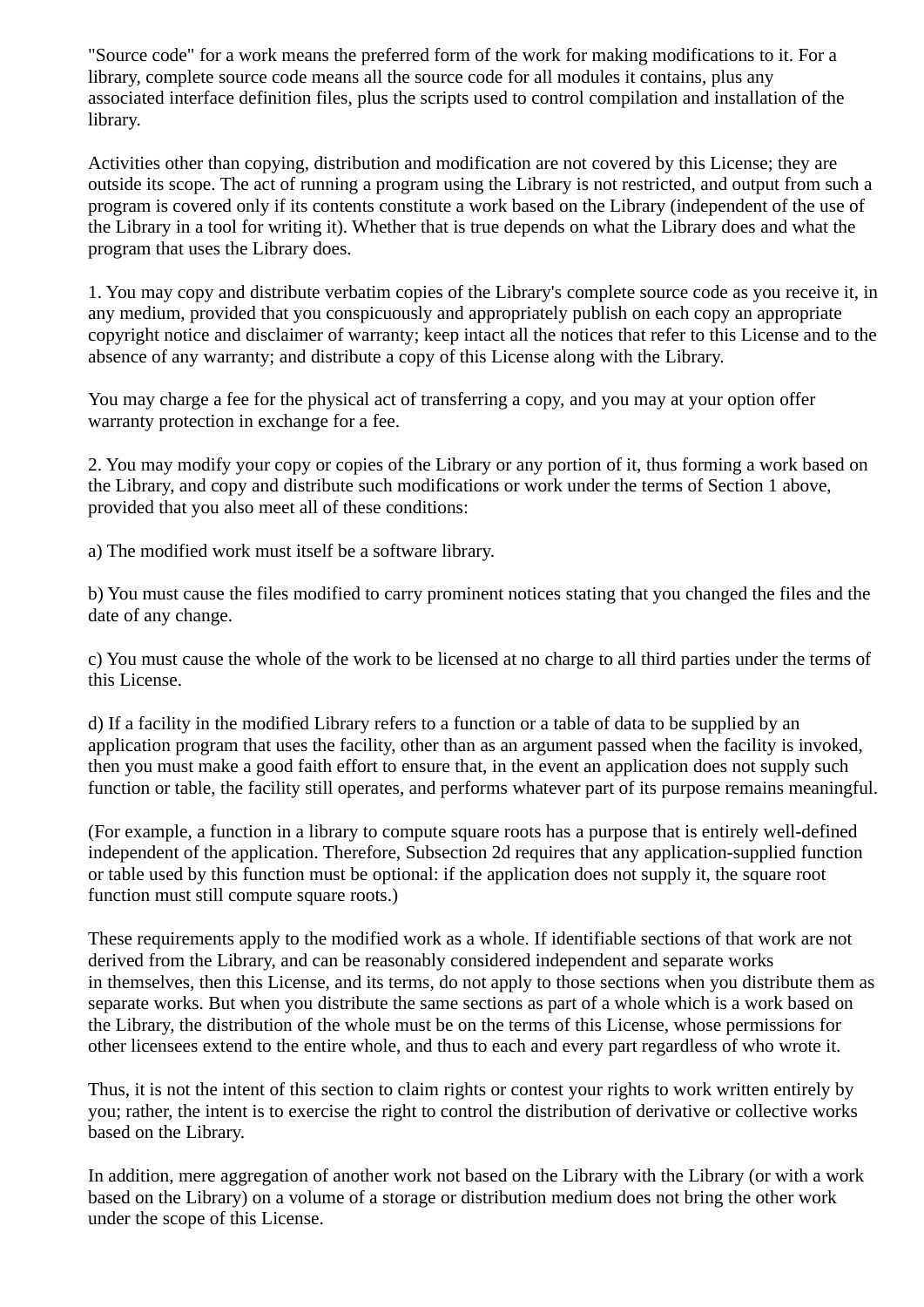3. You may opt to apply the terms of the ordinary GNU General Public License instead of this License to a given copy of the Library. To do this, you must alter all the notices that refer to this License, so that they refer to the ordinary GNU General Public License, version 2, instead of to this License. (If a newer version than version 2 of the ordinary GNU General Public License has appeared, then you can specify that version instead if you wish.) Do not make any other change in these notices.

Once this change is made in a given copy, it is irreversible for that copy, so the ordinary GNU General Public License applies to all subsequent copies and derivative works made from that copy.

This option is useful when you wish to copy part of the code of the Library into a program that is not a library.

4. You may copy and distribute the Library (or a portion or derivative of it, under Section 2) in object code or executable form under the terms of Sections 1 and 2 above provided that you accompany it with the complete corresponding machine-readable source code, which must be distributed under the terms of Sections 1 and 2 above on a medium customarily used for software interchange.

If distribution of object code is made by offering access to copy from a designated place, then offering equivalent access to copy the source code from the same place satisfies the requirement to distribute the source code, even though third parties are not compelled to copy the source along with the object code.

5. A program that contains no derivative of any portion of the Library, but is designed to work with the Library by being compiled or linked with it, is called a "work that uses the Library". Such a work, in isolation, is not a derivative work of the Library, and therefore falls outside the scope of this License.

However, linking a "work that uses the Library" with the Library creates an executable that is a derivative of the Library (because it contains portions of the Library), rather than a "work that uses the library". The executable is therefore covered by this License. Section 6 states terms for distribution of such executables.

When a "work that uses the Library" uses material from a header file that is part of the Library, the object code for the work may be a derivative work of the Library even though the source code is not. Whether this is true is especially significant if the work can be linked without the Library, or if the work is itself a library. The threshold for this to be true is not precisely defined by law.

If such an object file uses only numerical parameters, data structure layouts and accessors, and small macros and small inline functions (ten lines or less in length), then the use of the object file is unrestricted, regardless of whether it is legally a derivative work. (Executables containing this object code plus portions of the Library will still fall under Section 6.)

Otherwise, if the work is a derivative of the Library, you may distribute the object code for the work under the terms of Section 6. Any executables containing that work also fall under Section 6, whether or not they are linked directly with the Library itself.

6. As an exception to the Sections above, you may also combine or link a "work that uses the Library" with the Library to produce a work containing portions of the Library, and distribute that work under terms of your choice, provided that the terms permit modification of the work for the customer's own use and reverse engineering for debugging such modifications.

You must give prominent notice with each copy of the work that the Library is used in it and that the Library and its use are covered by this License. You must supply a copy of this License. If the work during execution displays copyright notices, you must include the copyright notice for the Library among them, as well as a reference directing the user to the copy of this License. Also, you must do one of these things:

a) Accompany the work with the complete corresponding machine-readable source code for the Library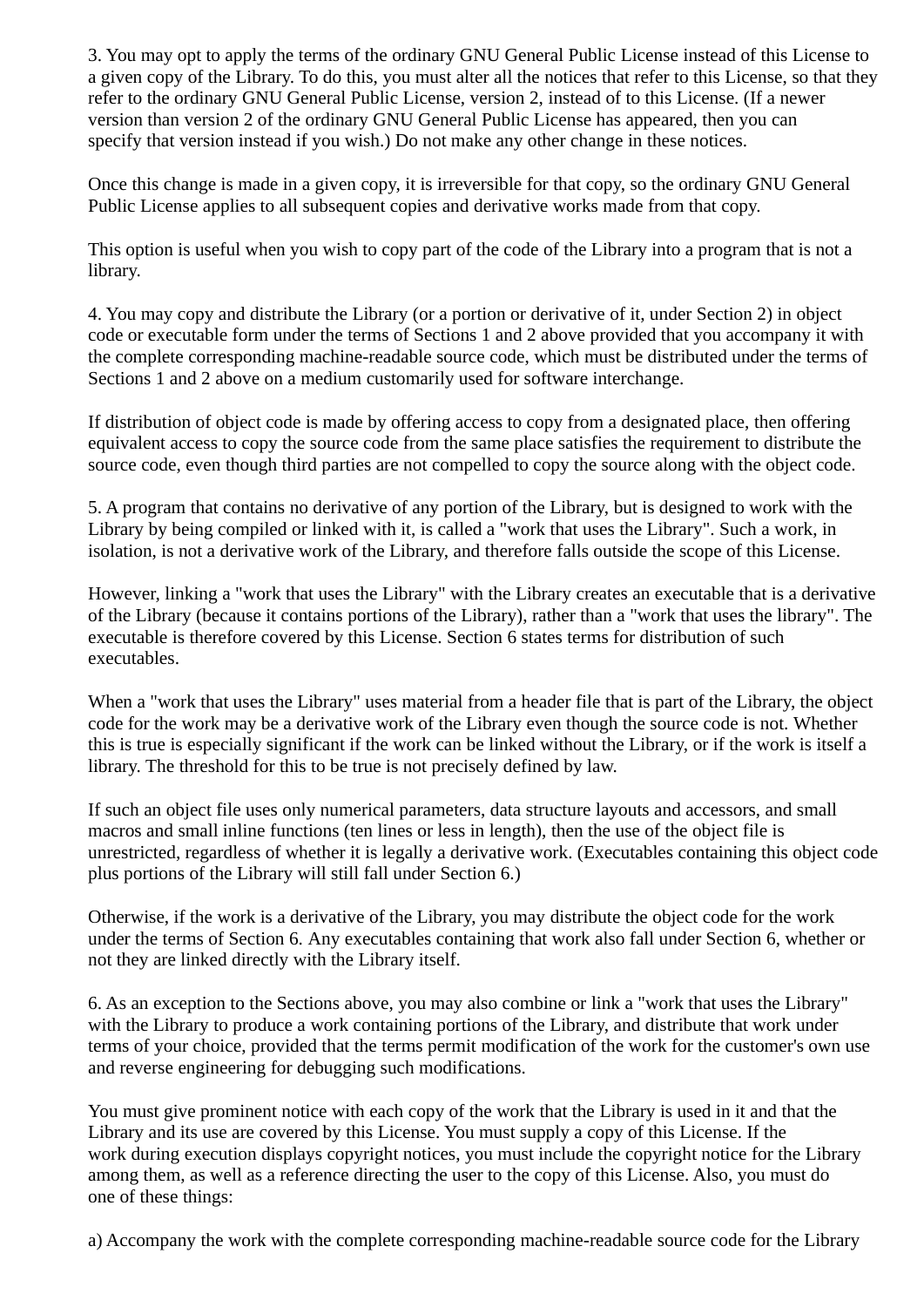including whatever changes were used in the work (which must be distributed under Sections 1 and 2 above); and, if the work is an executable linked with the Library, with the complete machine-readable "work that uses the Library", as object code and/or source code, so that the user can modify the Library and then relink to produce a modified executable containing the modified Library. (It is understood that the user who changes the contents of definitions files in the Library will not necessarily be able to recompile the application to use the modified definitions.)

b) Use a suitable shared library mechanism for linking with the Library. A suitable mechanism is one that (1) uses at run time a copy of the library already present on the user's computer system, rather than copying library functions into the executable, and (2) will operate properly with a modified version of the library, if the user installs one, as long as the modified version is interface-compatible with the version that the work was made with.

c) Accompany the work with a written offer, valid for at least three years, to give the same user the materials specified in Subsection 6a, above, for a charge no more than the cost of performing this distribution.

d) If distribution of the work is made by offering access to copy from a designated place, offer equivalent access to copy the above specified materials from the same place.

e) Verify that the user has already received a copy of these materials or that you have already sent this user a copy.

For an executable, the required form of the "work that uses the Library" must include any data and utility programs needed for reproducing the executable from it. However, as a special exception, the materials to be distributed need not include anything that is normally distributed (in either source or binary form) with the major components (compiler, kernel, and so on) of the operating system on which the executable runs, unless that component itself accompanies the executable.

It may happen that this requirement contradicts the license restrictions of other proprietary libraries that do not normally accompany the operating system. Such a contradiction means you cannot use both them and the Library together in an executable that you distribute.

7. You may place library facilities that are a work based on the Library side-by-side in a single library together with other library facilities not covered by this License, and distribute such a combined library, provided that the separate distribution of the work based on the Library and of the other library facilities is otherwise permitted, and provided that you do these two things:

a) Accompany the combined library with a copy of the same work based on the Library, uncombined with any other library facilities. This must be distributed under the terms of the Sections above.

b) Give prominent notice with the combined library of the fact that part of it is a work based on the Library, and explaining where to find the accompanying uncombined form of the same work.

8. You may not copy, modify, sublicense, link with, or distribute the Library except as expressly provided under this License. Any attempt otherwise to copy, modify, sublicense, link with, or distribute the Library is void, and will automatically terminate your rights under this License. However, parties who have received copies, or rights, from you under this License will not have their licenses terminated so long as such parties remain in full compliance.

9. You are not required to accept this License, since you have not signed it. However, nothing else grants you permission to modify or distribute the Library or its derivative works. These actions are prohibited by law if you do not accept this License. Therefore, by modifying or distributing the Library (or any work based on the Library), you indicate your acceptance of this License to do so, and all its terms and conditions for copying, distributing or modifying the Library or works based on it.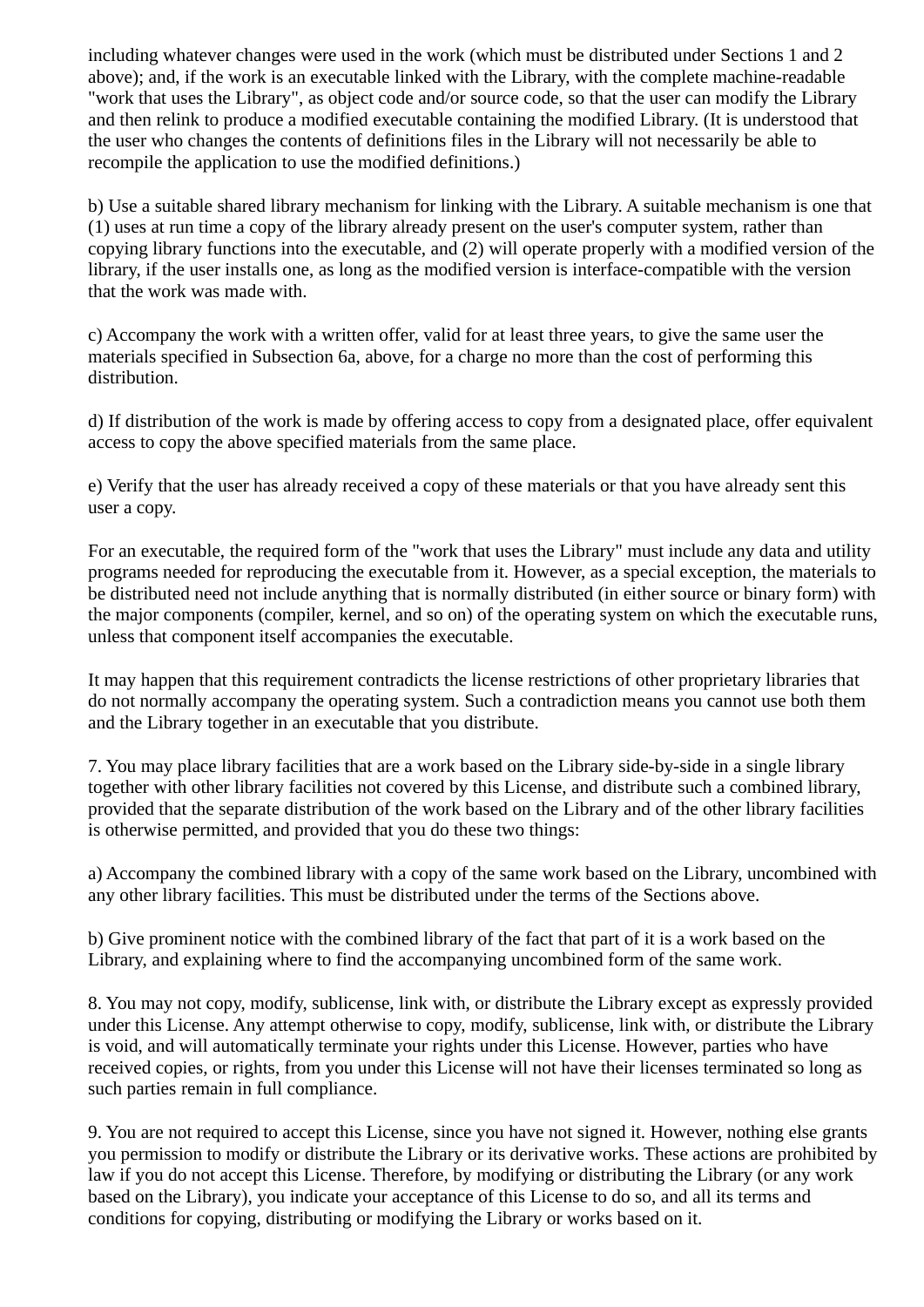10. Each time you redistribute the Library (or any work based on the Library), the recipient automatically receives a license from the original licensor to copy, distribute, link with or modify the Library subject to these terms and conditions. You may not impose any further restrictions on the recipients' exercise of the rights granted herein. You are not responsible for enforcing compliance by third parties with this License.

11. If, as a consequence of a court judgment or allegation of patent infringement or for any other reason (not limited to patent issues), conditions are imposed on you (whether by court order, agreement or otherwise) that contradict the conditions of this License, they do not excuse you from the conditions of this License. If you cannot distribute so as to satisfy simultaneously your obligations under this License and any other pertinent obligations, then as a consequence you may not distribute the Library at all. For example, if a patent license would not permit royalty-free redistribution of the Library by all those who receive copies directly or indirectly through you, then the only way you could satisfy both it and this License would be to refrain entirely from distribution of the Library.

If any portion of this section is held invalid or unenforceable under any particular circumstance, the balance of the section is intended to apply, and the section as a whole is intended to apply in other circumstances.

It is not the purpose of this section to induce you to infringe any patents or other property right claims or to contest validity of any such claims; this section has the sole purpose of protecting the integrity of the free software distribution system which is implemented by public license practices. Many people have made generous contributions to the wide range of software distributed through that system in reliance on consistent application of that system; it is up to the author/donor to decide if he or she is willing to distribute software through any other system and a licensee cannot impose that choice.

This section is intended to make thoroughly clear what is believed to be a consequence of the rest of this License.

12. If the distribution and/or use of the Library is restricted in certain countries either by patents or by copyrighted interfaces, the original copyright holder who places the Library under this License may add an explicit geographical distribution limitation excluding those countries, so that distribution is permitted only in or among countries not thus excluded. In such case, this License incorporates the limitation as if written in the body of this License.

13. The Free Software Foundation may publish revised and/or new versions of the Lesser General Public License from time to time. Such new versions will be similar in spirit to the present version, but may differ in detail to address new problems or concerns.

Each version is given a distinguishing version number. If the Library specifies a version number of this License which applies to it and "any later version", you have the option of following the terms and conditions either of that version or of any later version published by the Free Software Foundation. If the Library does not specify a license version number, you may choose any version ever published by the Free Software Foundation.

14. If you wish to incorporate parts of the Library into other free programs whose distribution conditions are incompatible with these, write to the author to ask for permission. For software which is copyrighted by the Free Software Foundation, write to the Free Software Foundation; we sometimes make exceptions for this. Our decision will be guided by the two goals of preserving the free status of all derivatives of our free software and of promoting the sharing and reuse of software generally.

## **NO WARRANTY**

15. BECAUSE THE LIBRARY IS LICENSED FREE OF CHARGE, THERE IS NO WARRANTY FOR THE LIBRARY, TO THE EXTENT PERMITTED BY APPLICABLE LAW. EXCEPT WHEN OTHERWISE STATED IN WRITING THE COPYRIGHT HOLDERS AND/OR OTHER PARTIES PROVIDE THE LIBRARY "AS IS" WITHOUT WARRANTY OF ANY KIND, EITHER EXPRESSED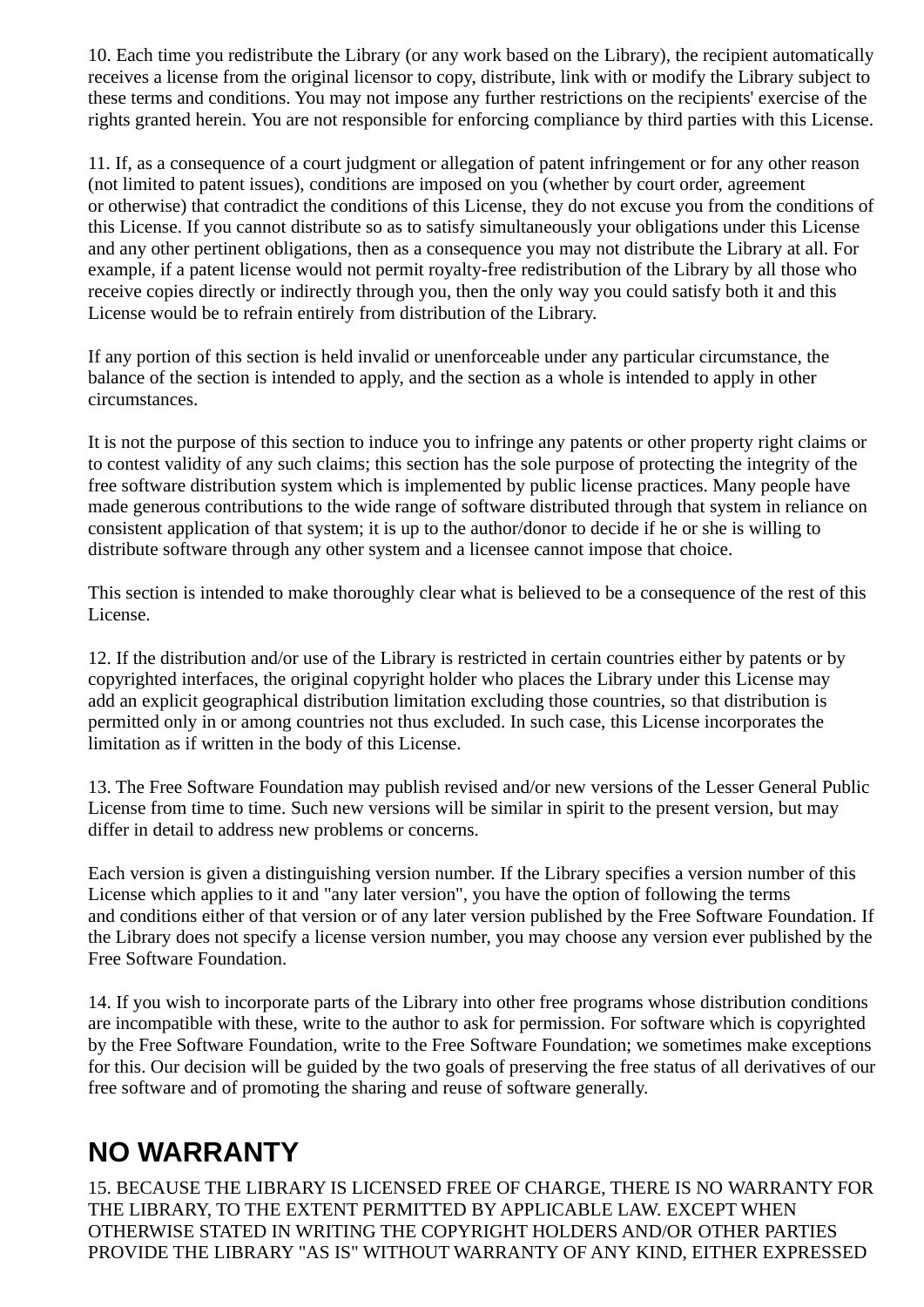OR IMPLIED, INCLUDING, BUT NOT LIMITED TO, THE IMPLIED WARRANTIES OF MERCHANTABILITY AND FITNESS FOR A PARTICULAR PURPOSE. THE ENTIRE RISK AS TO THE QUALITY AND PERFORMANCE OF THE LIBRARY IS WITH YOU. SHOULD THE LIBRARY PROVE DEFECTIVE, YOU ASSUME THE COST OF ALL NECESSARY SERVICING, REPAIR OR CORRECTION.

16. IN NO EVENT UNLESS REQUIRED BY APPLICABLE LAW OR AGREED TO IN WRITING WILL ANY COPYRIGHT HOLDER, OR ANY OTHER PARTY WHO MAY MODIFY AND/OR REDISTRIBUTE THE LIBRARY AS PERMITTED ABOVE, BE LIABLE TO YOU FOR DAMAGES, INCLUDING ANY GENERAL, SPECIAL, INCIDENTAL OR CONSEQUENTIAL DAMAGES ARISING OUT OF THE USE OR INABILITY TO USE THE LIBRARY (INCLUDING BUT NOT LIMITED TO LOSS OF DATA OR DATA BEING RENDERED INACCURATE OR LOSSES SUSTAINED BY YOU OR THIRD PARTIES OR A FAILURE OF THE LIBRARY TO OPERATE WITH ANY OTHER SOFTWARE), EVEN IF SUCH HOLDER OR OTHER PARTY HAS BEEN ADVISED OF THE POSSIBILITY OF SUCH DAMAGES.

### **END OF TERMS AND CONDITIONS**

#### **How to Apply These Terms to Your New Libraries**

If you develop a new library, and you want it to be of the greatest possible use to the public, we recommend making it free software that everyone can redistribute and change. You can do so by permitting redistribution under these terms (or, alternatively, under the terms of the ordinary General Public License).

To apply these terms, attach the following notices to the library. It is safest to attach them to the start of each source file to most effectively convey the exclusion of warranty; and each file should have at least the "copyright" line and a pointer to where the full notice is found.

<one line to give the library's name and a brief idea of what it does.>

Copyright  $(C)$  <year> <name of author>

This library is free software; you can redistribute it and/or

modify it under the terms of the GNU Lesser General Public License as published by the Free Software Foundation; either version 2.1 of the License, or (at your option) any later version.

This library is distributed in the hope that it will be useful, but WITHOUT ANY WARRANTY; without even the implied warranty of MERCHANTABILITY or FITNESS FOR A PARTICULAR PURPOSE. See the GNU Lesser General Public License for more details.

You should have received a copy of the GNU Lesser General Public License along with this library; if not, write to the Free Software Foundation, Inc., 51 Franklin Street, Fifth Floor, Boston, MA 02110-1301 USA

Also add information on how to contact you by electronic and paper mail.

You should also get your employer (if you work as a programmer) or your school, if any, to sign a "copyright disclaimer" for the library, if necessary. Here is a sample; alter the names:

Yoyodyne, Inc., hereby disclaims all copyright interest in the library `Frob' (a library for tweaking knobs) written by James Random Hacker.

<signature of Ty Coon>, 1 April 1990